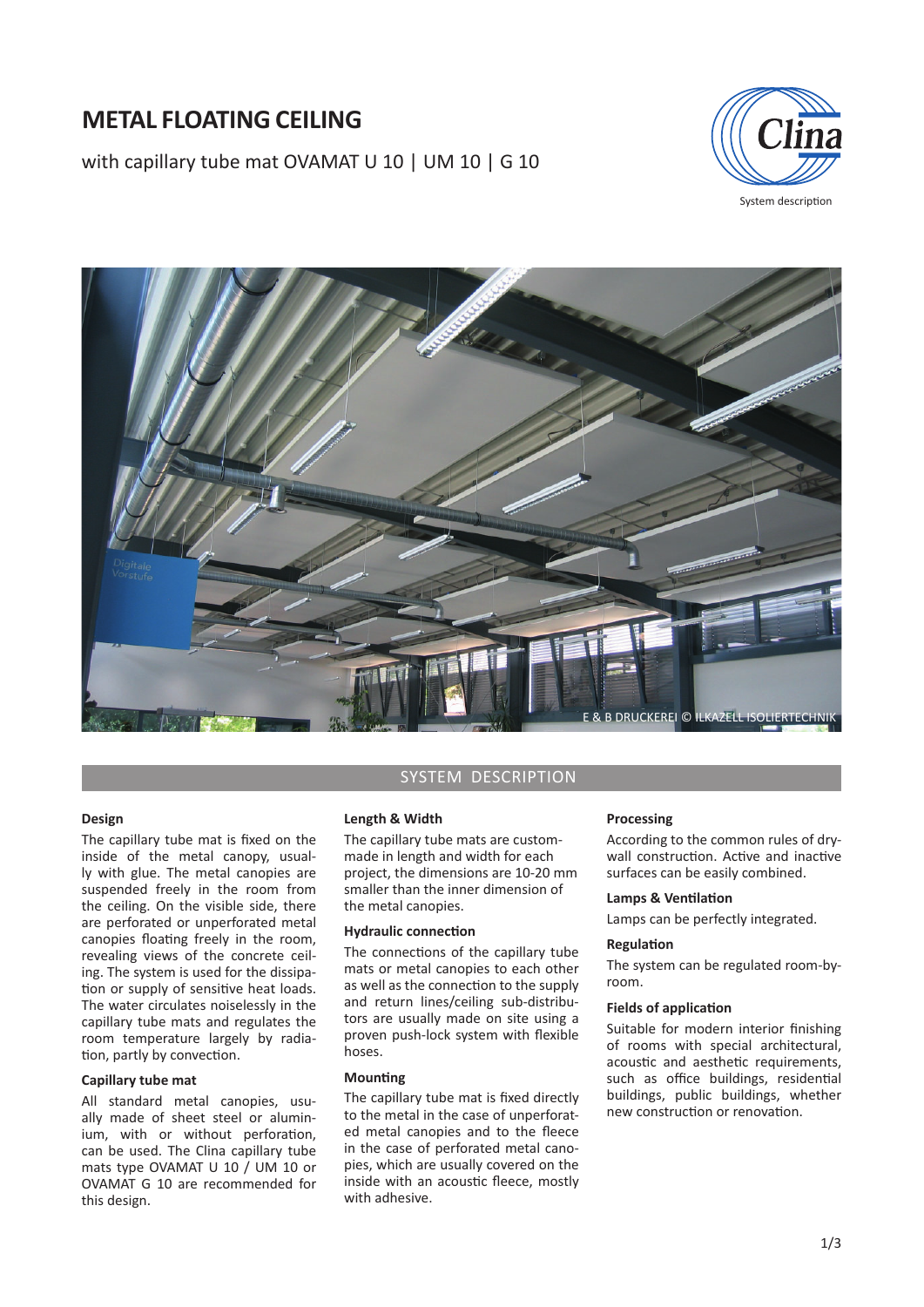# **METAL FLOATING CEILING**

# with capillary tube mat OVAMAT U 10 | UM 10 | G 10





**STRUCTURE** 

In the case of unperforated metal canopies the capillary tube mat is fixed directly on the metal and in the case of perforated metal canopies, which are usually covered on the inside with an acoustic fleece, it is fixed on the fleece, mostly with adhesive.

The metal canopies are suspended freely in the room from the ceiling.

The connections of the capillary tube mats or metal canopies to each other and the connection to the supply and return lines/ceiling sub-distributors are made on site usually via a proven push-lock system with flexible hoses.

# RECOMMENDED CAPILLARY TUBE

The capillary tube mat OVAMAT U 10 / UM 10 or G 10 consists of an **oval** mat distributor pipe (20 x 12 x 2,0 mm) and capillary tubes (3,4 x 0,55 mm).

The constant distance between the capillary tubes (centre-to-centre distance ) is 10 mm and is guaranteed by the omega ribbons.

# **Special features**

- more exchange surface due to the oval mat distributor pipe
- lower installation height of the connections



# GENERAL INFORMATION ON CAPILLARY TUBE SYSTEMS

Clina capillary tube mats are used very successfully worldwide for heating and cooling various buildings.

The capillary tube system impresses with its exceptionally high level of **comfort:**

- noiseless tempering
- draught-free
- high thermal comfort, because even in heating mode the surface temperature of the ceiling is always below the body temperature of the user
- prompt response

**Advantages** over classic single-pipe systems:

- low pressure loss
- very even temperature distribution & transmission
- larger exchange surface
- ideal for the use of environmental energy due to very small temperature differences between system and room temperature
- best COP values can be achieved in combination with the heat pump

Capillary tube mats are **safe & durable**

Each individual Clina capillary tube mat is subjected to a leak test before dispatch. The test pressure is 20 bar - which corresponds to approximately 10 times the operating pressure.

All Clina mats are covered by a 15-year extended warranty. The expected service life is more than 50 years under normal conditions of use. All Clina capillary tube mats are produced with high-tech machines & equipment in our manufacturing plant in Berlin-Brandenburg.

Single-pipe system Capillary tube system